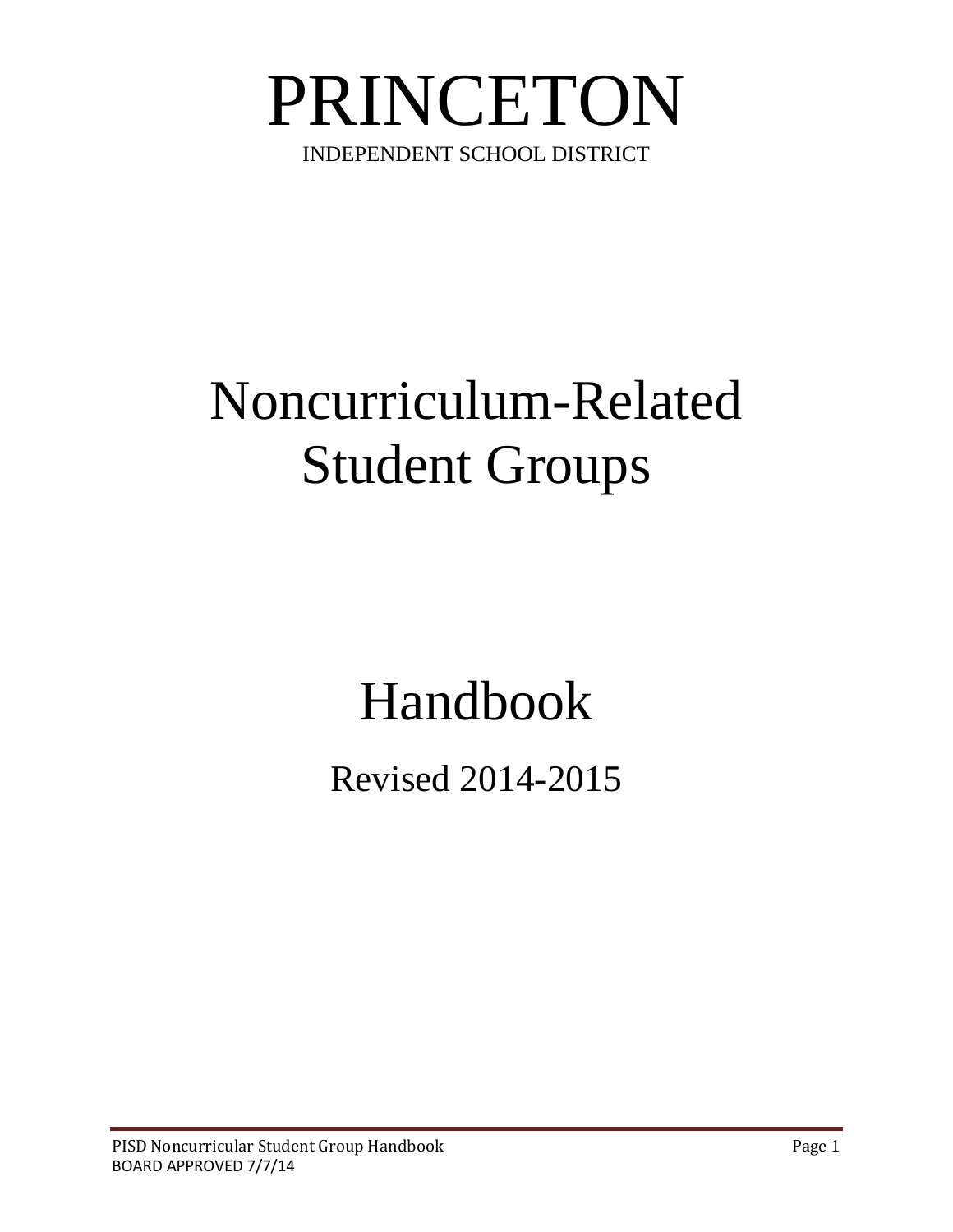# **Table of Contents**

# **PISD Noncurriculum-Related Student Groups Handbook**

| <b>PISD Annual Facilities. He Request Form</b> |  |
|------------------------------------------------|--|

| T 15D AMMAI F achities-Ose Request Form |  |
|-----------------------------------------|--|
|                                         |  |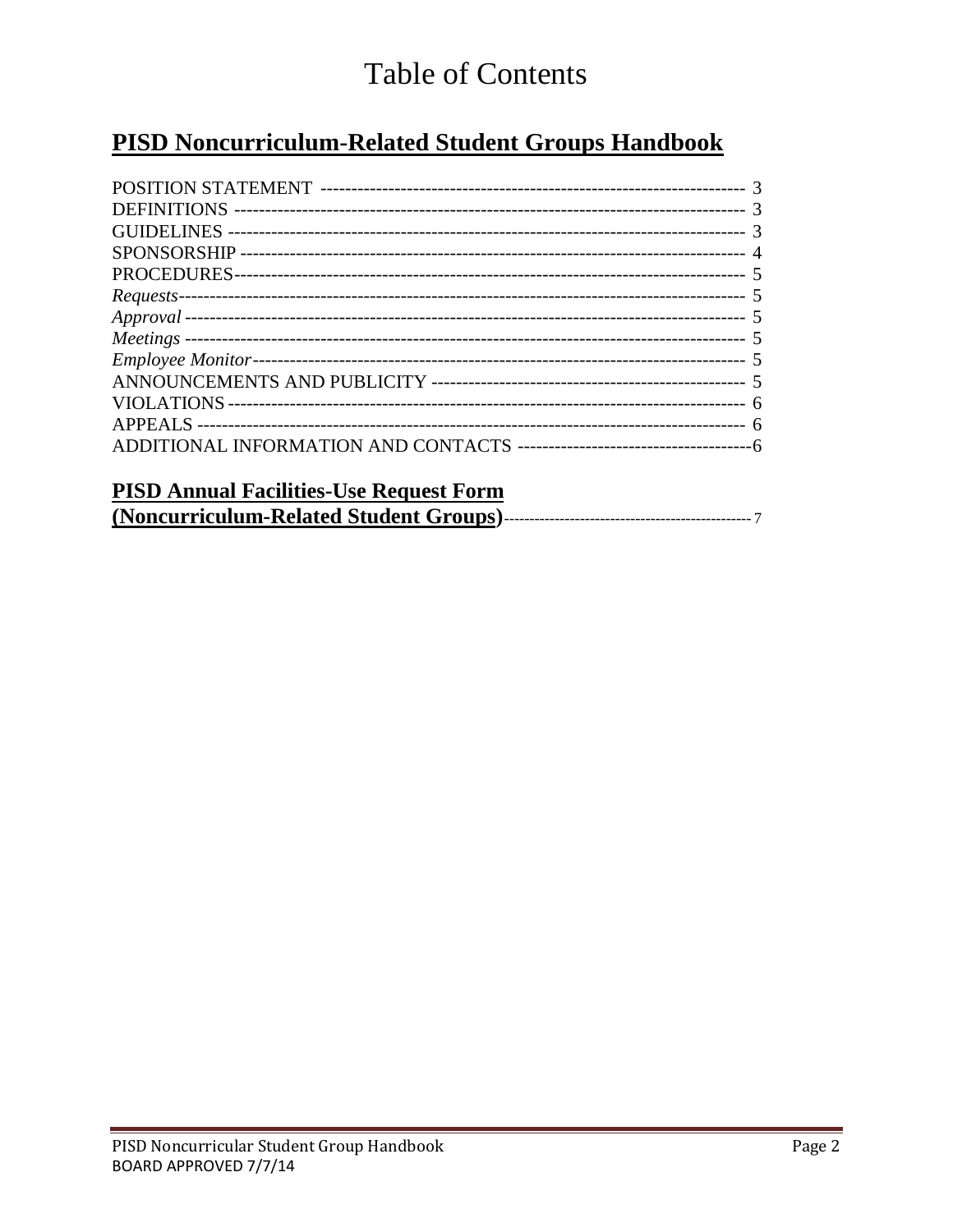# **POSITION STATEMENT**

For purposes of the Equal Access Act, the District has established a limited open forum for secondary school students enrolled in the District. Each District secondary school campus (Grades 6 to 12) shall offer an opportunity for noncurriculum-related student groups to meet on school premises during noninstructional time. The District has not established a limited public forum for elementary school students (Grades PK-5) to meet as noncurriculum-related student groups on school premises during noninstructional time. [For student expression and use of school facilities for nonschool purposes, see FNAB (LOCAL) and FNAB (LEGAL)]

## **DEFINITIONS**

If a District secondary school receives federal financial assistance and has a limited open forum, as defined below, it shall not deny equal access or a fair opportunity to, or discriminate against, any students who wish to conduct a meeting within that limited open forum on the basis of the religious, political, philosophical, or other content of the speech at such meetings. See Equal Access Act *20 U.S.C. 4071(a)* 

- A District secondary school has a limited open forum for purposes of the Equal Access Act whenever the school grants an offering to or an opportunity for one or more noncurriculum-related student groups to meet on school premises during noninstructional time. *20 U.S.C. 4071(b)*
- "Secondary school" means a public school that provides secondary education as determined by state law.
- "Meeting" includes those activities of student groups that are permitted under a school's limited open forum and that are not directly related to the school curriculum.
- "Noninstructional time" means time set aside by the school before actual classroom instruction begins or after actual classroom instruction ends. *20 U.S.C. 4072(1), (3)–(4)*
- "Noncurriculum-related student group" means any student group that does not directly relate to the body of courses offered by the school.

# **GUIDELINES**

Princeton ISD offers a fair opportunity for students to conduct meetings within its forum if it uniformly provides that:

- All student groups must comply with applicable state and federal laws, PISD Board Policies, and administrative regulations and guidelines.
- No public funds may be used for the operation of the meetings beyond the incidental cost of providing the space for the group to meet.
- Meetings and activities must be voluntary and student-initiated.
- Student groups may have formal and informal induction ceremonies for members, but hazing is prohibited.
- All activities of the student group must be conducted during noninstructional time.
- The meeting must not materially or substantially interfere with the orderly conduct of educational activities within the school.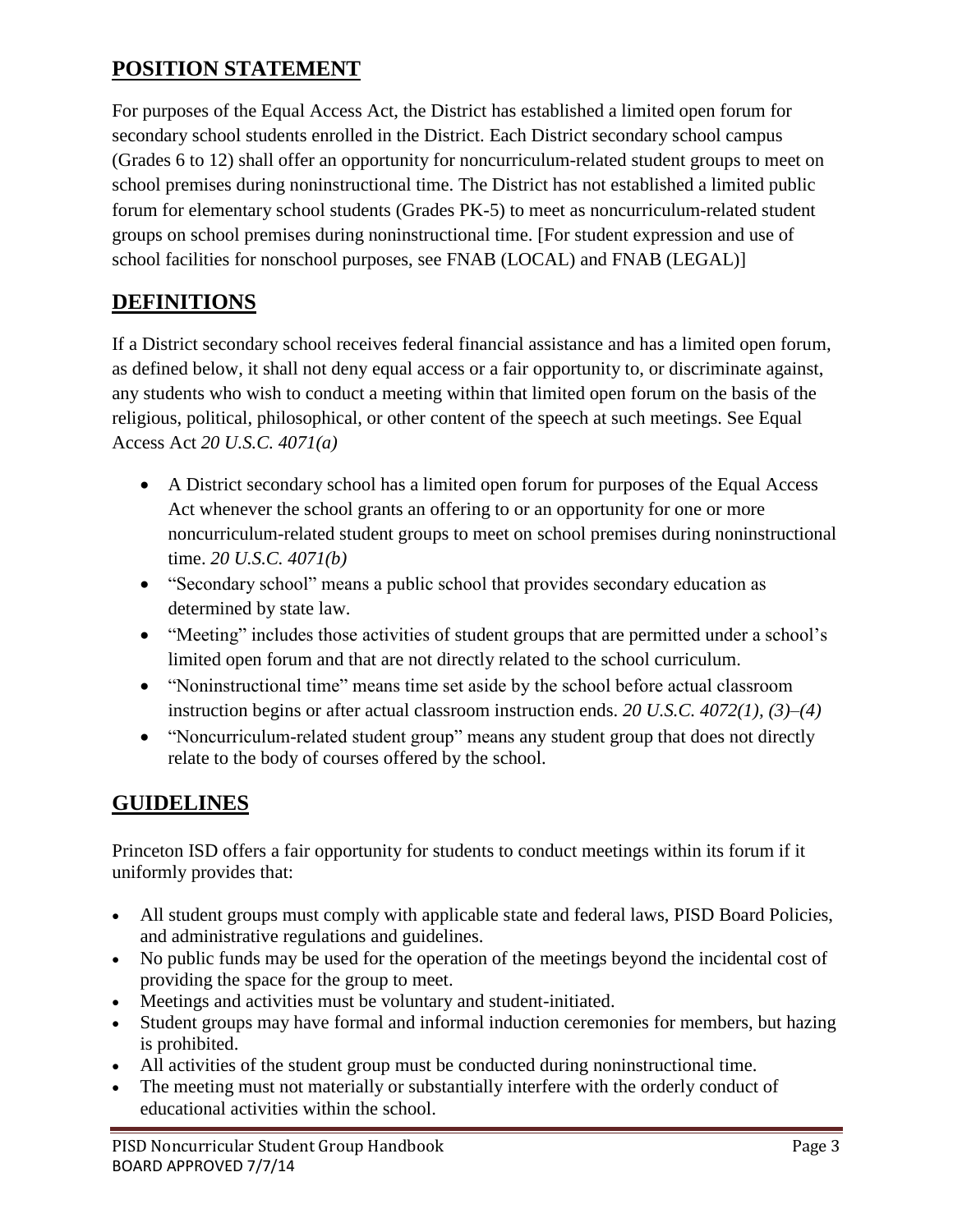- All activities of the student group, once formed, must be led by student members of the group.
- The meetings may not be directed, conducted, or controlled by people from outside the school such as pastors, parents, or representatives of other outside groups. Such persons may attend student meetings from time to time, but not on a regular basis. As with all visitors to any PISD school, they must report to the principal's office before attending any meeting or activity.
- The student group may not be sponsored or devised by a teacher or any other employee of the Princeton Independent School District. A district employee assigned to the school and supervised by the principal or his/her designee will, however, be a monitor of the activities of the student group using the following guidelines:
	- The primary purpose of the monitor is to be an observer of student activities and to safeguard the students and property of PISD.
	- The monitor must not promote, lead, participate in any activity, or establish the agenda of the group's activity.
	- The monitor may not participate in any decisions related to the student group, including fund raising activities.
	- The monitor must be a district employee assigned to the location where the meetings are held.
	- The monitor must be present at all meetings and activities.
	- The student group may not be advertised as a school sponsored activity. All announcements and printed material must include a disclaimer of school sponsorship or endorsement.

# **SPONSORSHIP**

Noncurriculum-related student groups shall not be sponsored by the District and shall in no way imply to students or to the public that they are school-sponsored. All letterheads, flyers, posters, or other communications that identify the group shall contain the following disclaimer of such sponsorship:

#### **This non-school activity/publication is not sponsored or endorsed by the Princeton Independent School District.**

District personnel shall not promote, lead, or participate in the meetings of noncurriculum-related student groups.

The establishment of a limited open forum shall not authorize a school or the District to:

- Influence the form or content of any prayer or other religious activity.
- Require any person to participate in prayer or other religious activity.
- Compel any school agent or employee to attend a meeting if the content of the speech at the meeting is contrary to the beliefs of the agent or employee.
- Sanction meetings that are otherwise unlawful.
- Limit the rights of groups of students that are not of a specified numerical size.
- Abridge the constitutional rights of any person. *20 U.S.C. 4071(d)*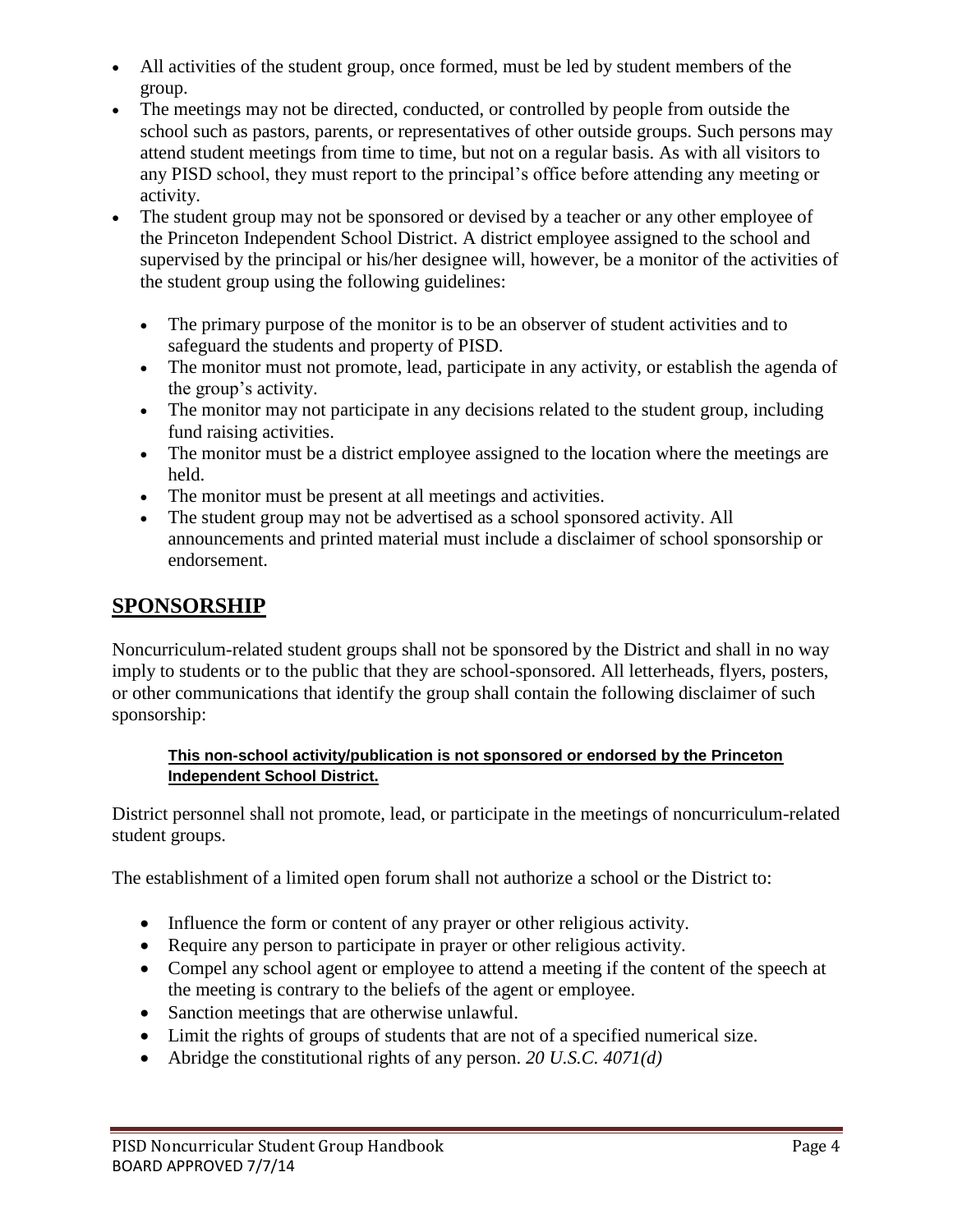#### **PROCEDURES**

#### *Requests*

To receive permission to meet on school premises during noninstructional time, interested students shall file a written request with the principal using the form provided by the District (*Princeton ISD Annual Facilities-Use Request Form for Non curricular-Related Student Groups*) The students making the request shall indicate that they have read and understand the policies and rules governing nonsponsored, noncurriculum-related student groups and that the group will abide by those rules.

#### *Approval*

The principal shall approve or reject the request within seven school days, subject to the availability of suitable meeting space and without regard to the religious, political, philosophical, or other content of the speech likely to be associated with the group's meetings. Approval to meet as a nonsponsored, noncurriculum-related group shall be granted for one school year at a time, subject to the provisions of this policy. The student group must submit a new request form annually.

#### *Meetings*

The principal shall designate noninstructional time for meetings of nonsponsored, noncurriculum-related student groups and shall assign each approved group an appropriate location and time.

#### *Employee Monitor*

The principal shall assign a District employee to attend and monitor each student group meeting. Monitors shall be present at meetings and activities in a nonparticipatory capacity to maintain order and protect school property. No employee shall be required to monitor meetings at which the content of the speech would be objectionable to the employee.

#### **ANNOUNCEMENTS AND PUBLICITY**

All nonsponsored, noncurriculum-related student groups shall be given access on the same basis for making announcements and publicizing their meetings and activities, in accordance with guidelines developed by the Board. [For distribution of nonschool materials, see FNAA] All announcements and publicity shall contain the following disclaimer:

#### **This non-school activity/publication is not sponsored or endorsed by the Princeton Independent School District.**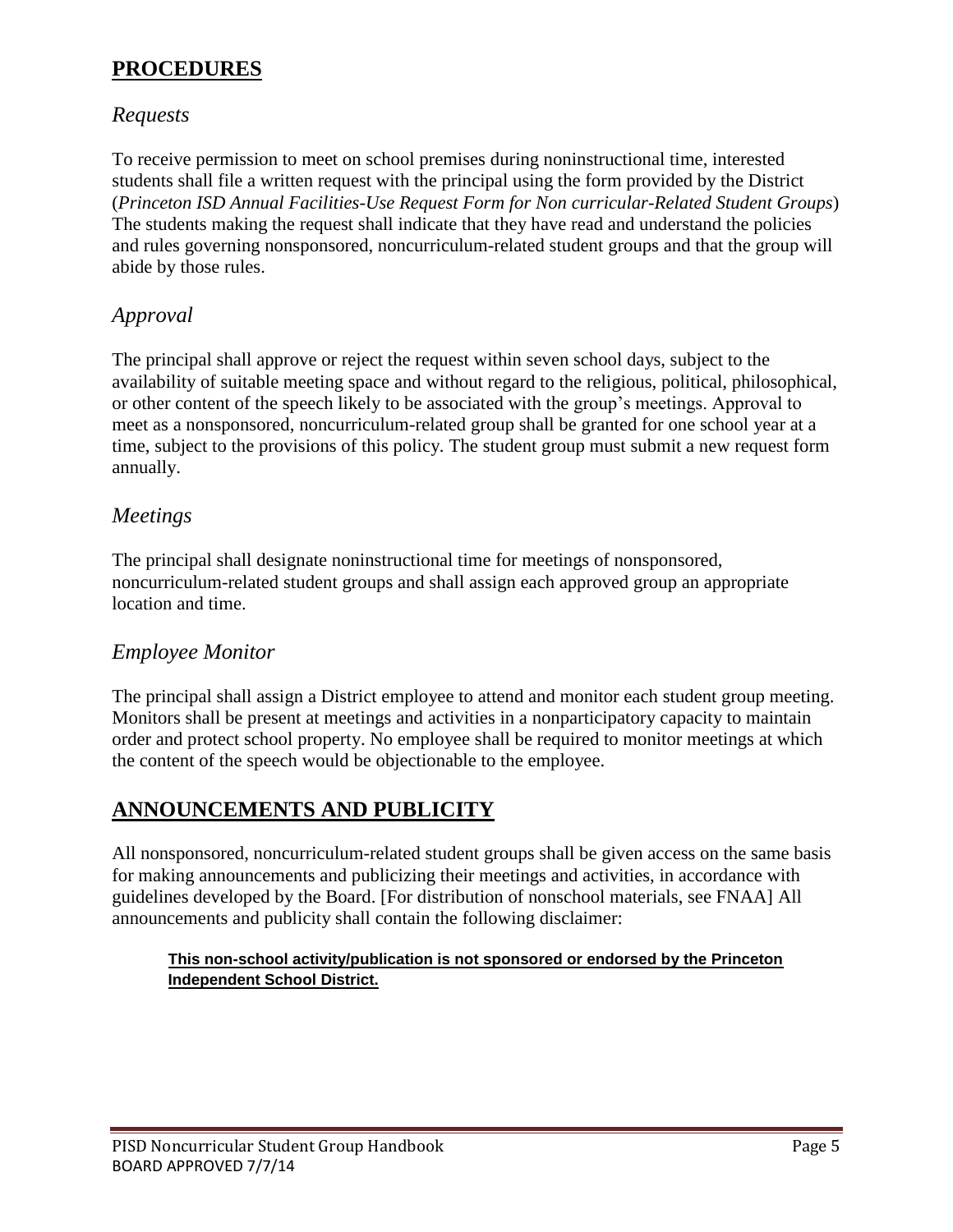### **VIOLATIONS**

The establishment of a limited open forum shall not limit the authority of a school, the District, its agents, or its employees to maintain order and discipline on school premises, to protect the well-being of students and faculty, and to assure that attendance of students at meetings is voluntary. *20 U.S.C. 4071(f)* The District retains authority to:

- ban unlawful groups
- restrict students' access to and expression of obscene or sexually explicit material
- ban or restrict groups that materially and substantially interfere with the orderly conduct of educational activities.

Failure of a student group to comply with applicable rules may result in loss of the right to meet on school premises. In addition, students who violate applicable rules are subject to disciplinary action in accordance with the Student Code of Conduct.

### **APPEALS**

Decisions made by the administration in accordance with this policy may be appealed in accordance with FNG (LOCAL).

### **ADDITIONAL INFORMATION**

For further information on this or any program offered at Princeton ISD, please contact the following personnel:

| Campus Principal                                         | $(469)$ 952-5400 |
|----------------------------------------------------------|------------------|
| Dr. Jackie Hendricks,<br><b>Assistant Superintendent</b> | $(469)$ 952-5400 |